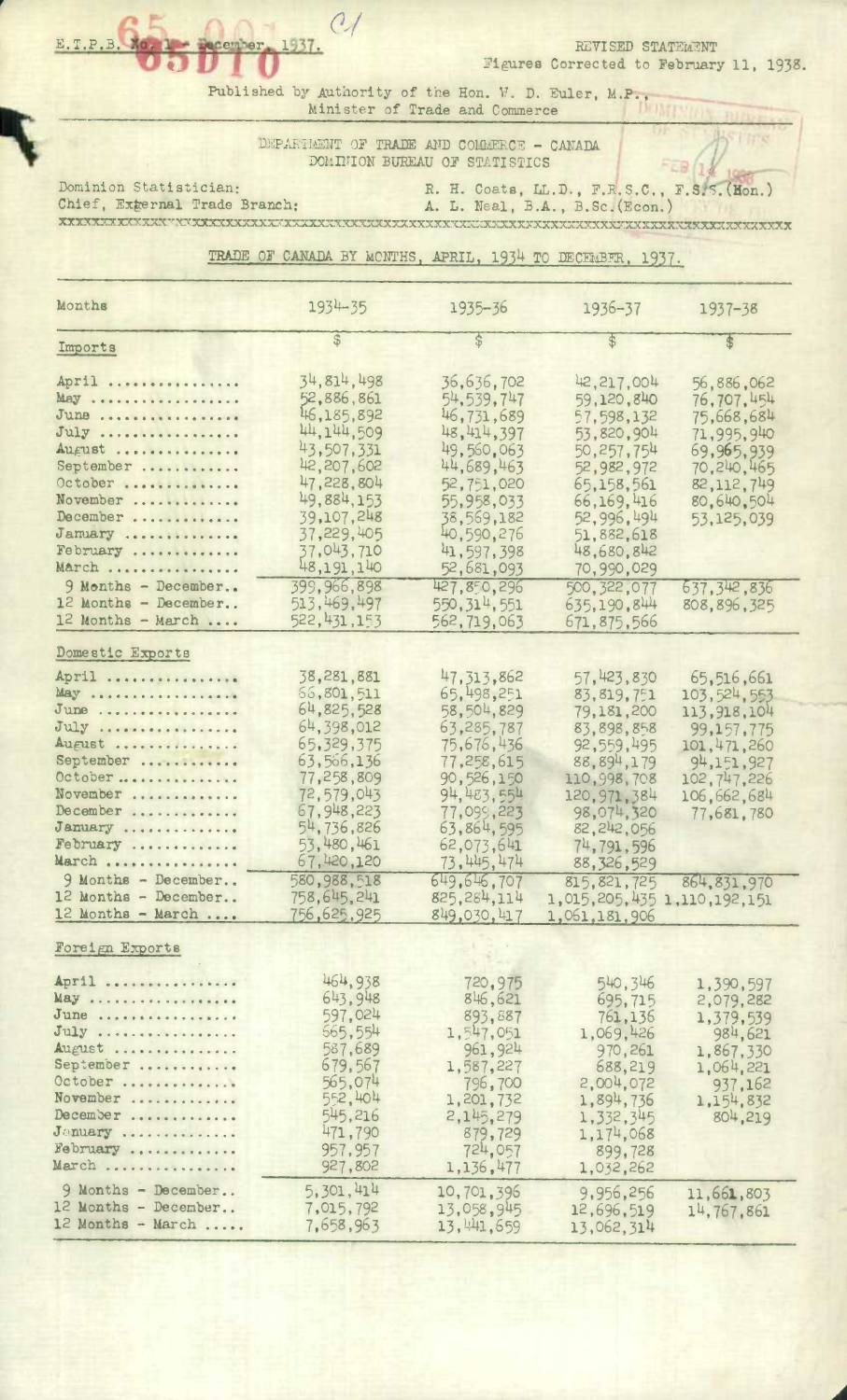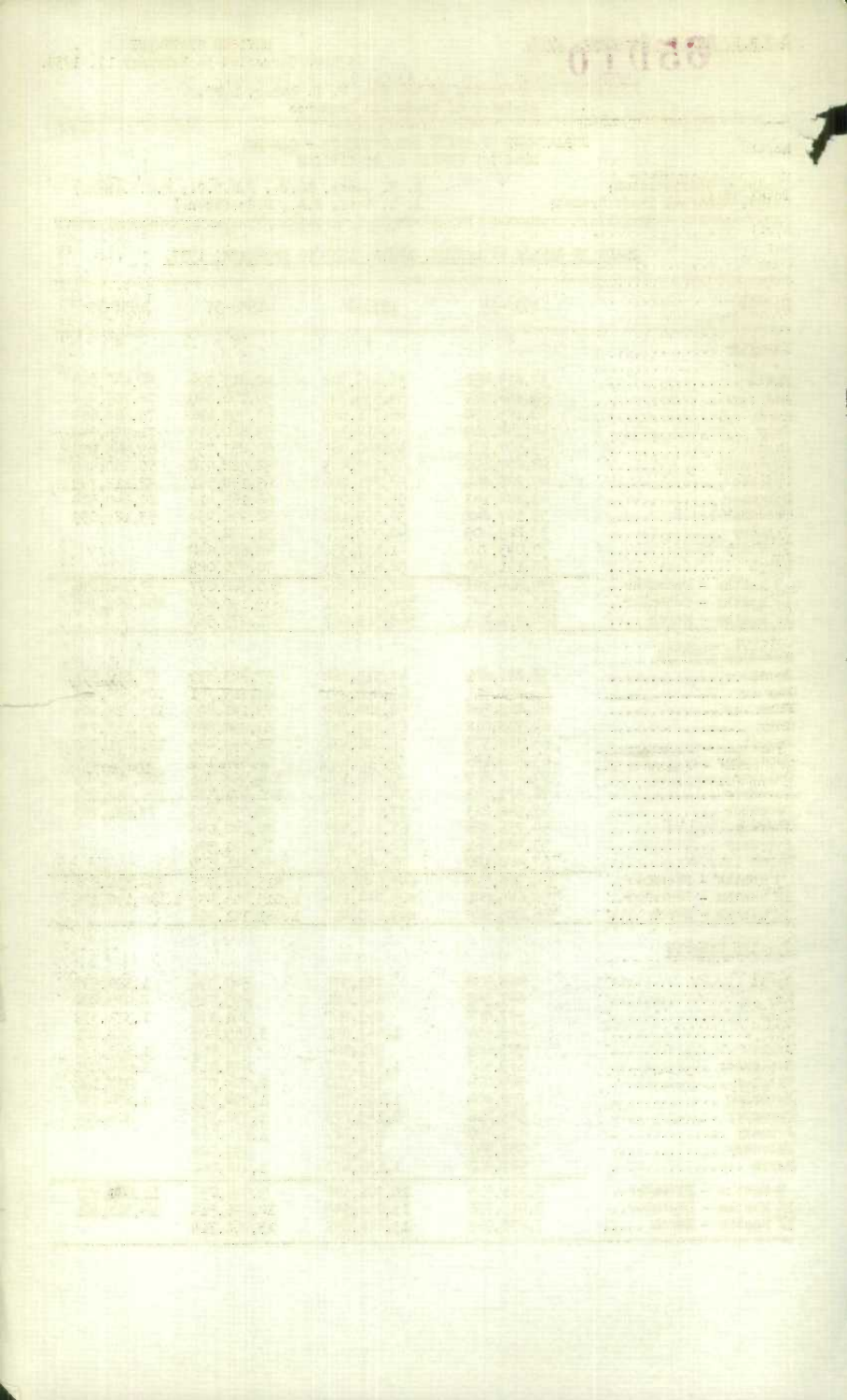## E.T.P.B. No. 1 - December, 1937.

Trade of Canada by Months, April, 1934 to December, 1937.

| Months                                                                                                                 | 1934-35                                                                                                                                                                                                                                                                                                                             | $1935 - 36$                                                                                                                                                                                                             | 1936-37                                                                                                                                                                                                                                                                                                                                 | $1937 - 38$                                                                                                                    |
|------------------------------------------------------------------------------------------------------------------------|-------------------------------------------------------------------------------------------------------------------------------------------------------------------------------------------------------------------------------------------------------------------------------------------------------------------------------------|-------------------------------------------------------------------------------------------------------------------------------------------------------------------------------------------------------------------------|-----------------------------------------------------------------------------------------------------------------------------------------------------------------------------------------------------------------------------------------------------------------------------------------------------------------------------------------|--------------------------------------------------------------------------------------------------------------------------------|
| Total Trade                                                                                                            | \$                                                                                                                                                                                                                                                                                                                                  | \$                                                                                                                                                                                                                      | \$                                                                                                                                                                                                                                                                                                                                      | \$                                                                                                                             |
| April                                                                                                                  | 73,561,317<br>120, 332, 320                                                                                                                                                                                                                                                                                                         | 84.671.539<br>120, 884, 619                                                                                                                                                                                             | 100, 181, 180<br>143,636,306                                                                                                                                                                                                                                                                                                            | 123, 793, 320<br>182, 311, 289                                                                                                 |
| June<br>July<br>August                                                                                                 | 111,608,444<br>109,208,075<br>109, 424, 395                                                                                                                                                                                                                                                                                         | 106.130,405<br>113, 247, 235<br>126, 198, 423                                                                                                                                                                           | 137, 540, 468<br>138,789,188<br>143,787,510                                                                                                                                                                                                                                                                                             | 190,966,327<br>172, 138, 336<br>173, 304, 529                                                                                  |
| September<br>Cotober                                                                                                   | 106, 453, 305<br>125,052.687                                                                                                                                                                                                                                                                                                        | 123, 535, 305<br>144,073,870                                                                                                                                                                                            | 142, 565, 370<br>178, 161, 341                                                                                                                                                                                                                                                                                                          | 165, 456, 613<br>185, 797, 137                                                                                                 |
| November<br>December<br>January<br>February<br>March                                                                   | 123,015,600<br>107,600,687<br>92, 438, 021<br>91, 482, 128<br>116, 539, 062                                                                                                                                                                                                                                                         | 151, 643, 319<br>117, 813, 684<br>105, 334, 600<br>104, 395, 096<br>127, 263, 044                                                                                                                                       | 189,035,536<br>152, 403, 159<br>135, 298, 742<br>124, 372, 166<br>160, 348, 820                                                                                                                                                                                                                                                         | 188,458,020<br>131, 611, 038                                                                                                   |
| 9 Months - December<br>12 Months - December<br>12 Months - March  1,286,716,041                                        | 986, 256, 830<br>1,279,130,530                                                                                                                                                                                                                                                                                                      | 1,088.198,399<br>1,388,657,610<br>1, 425, 191, 139                                                                                                                                                                      | 1,326,100,058<br>1,663,092,798<br>1,746,119,786                                                                                                                                                                                                                                                                                         | 1, 513, 836, 609<br>1,933,856,337                                                                                              |
| Duty Collected                                                                                                         |                                                                                                                                                                                                                                                                                                                                     |                                                                                                                                                                                                                         |                                                                                                                                                                                                                                                                                                                                         |                                                                                                                                |
| April<br>June<br>July<br>August<br>September<br>October<br>November                                                    | 6,360,609<br>9,464,215<br>7,084,284<br>6,849,795<br>6,693,004<br>6,444,619<br>7,167,473<br>7,124,253                                                                                                                                                                                                                                | 6,257,948<br>7,816,506<br>6,743,527<br>6,609,801<br>6,934,174<br>6,839,075<br>7,951,499<br>8,016,961                                                                                                                    | 6,153,811<br>8,100,861<br>7,790,480<br>7,252,847<br>6,795,884<br>7, 379, 731<br>8,706,724<br>8,320,565                                                                                                                                                                                                                                  | 7,591,775<br>9,361,519<br>8,736,170<br>8,505,885<br>8,782,342<br>9,070.318<br>10,287,458<br>10,270,206                         |
| December<br>January<br>February<br>March                                                                               | 6,330,598<br>6,166,167<br>6, 321, 299<br>8,621,157                                                                                                                                                                                                                                                                                  | 5,938,470<br>5,866,447<br>6,097,665<br>7,712,244                                                                                                                                                                        | 7,597,823<br>7.280,313<br>6,944,703<br>9,958,317                                                                                                                                                                                                                                                                                        | 8,018,692                                                                                                                      |
| 9 Months - December<br>12 Months - December<br>12 Months - March                                                       | 63,518,850<br>83,891,152<br>84, 627, 473                                                                                                                                                                                                                                                                                            | 63,107,961<br>84,216,584<br>82, 784, 317                                                                                                                                                                                | 68,098,726<br>87,775,082<br>92,282,059                                                                                                                                                                                                                                                                                                  | 80,624,365<br>104, 807, 698                                                                                                    |
| Balance of Trade                                                                                                       |                                                                                                                                                                                                                                                                                                                                     |                                                                                                                                                                                                                         |                                                                                                                                                                                                                                                                                                                                         |                                                                                                                                |
| April<br>May<br>June<br>July<br>August<br>September<br>October<br>November<br>December<br>January<br>February<br>March | $(+)$<br>$3,932,321$ (+)<br>$(+)$<br>$14,558,598$ (+)<br>$(+)$<br>$19,236,660$ ( $\pm$ )<br>$(+)$<br>$20,919,057$ (+)<br>$(+)$<br>$22,409,733$ (+)<br>$(+)$<br>22,038,101<br>$(+)$<br>30,595,079<br>$(+)$<br>23, 247, 294<br>$(+)$<br>29,386,191<br>$(+)$<br>17,979,211<br>$17,394,708$ (+)<br>$(+)$<br>$20, 156, 782$ (+)<br>$(+)$ | 11, 398, 135<br>11,805,125<br>12,667,027<br>16, 418, 441<br>27,078,297<br>$(+)$<br>34,156,379<br>$(+)$<br>38,571,830<br>$(+)$<br>39, 727, 253<br>40,675,320<br>$(+)$<br>24,154,048<br>$(+)$<br>21,200,300<br>21,900,858 | $(+)$<br>$15,747,172(+)$<br>$25,394,626(+)$<br>$(+)$<br>$22, 344, 204(+)$<br>$(+)$<br>$(+)$<br>$31, 147, 380(+)$<br>$(+)$<br>$43,272,002(+)$<br>$(+)$<br>$36,599,426(+)$<br>$47,844,219(+)$<br>$(+)$<br>$(+)$<br>$56,696,704(+)$<br>$(+)$<br>$46, 410, 171(+)$<br>$(+)$<br>31, 533, 506<br>27,010,482<br>$(+)$<br>18, 368, 762<br>$(+)$ | 10,021,196<br>28,896,381<br>39,628,959<br>28,146,456<br>33, 372, 651<br>24, 975, 683<br>21,571,639<br>27,177,012<br>25,360,960 |
| $9$ Months - December<br>12 Months - December<br>$12$ Months - March                                                   | $(+)186,323,034$ $(+)$<br>$(+)$ 252, 191, 536 $(+)$<br>$(+)$ 241, 853, 735 $(+)$                                                                                                                                                                                                                                                    | 232, 497, 807<br>288,028,508<br>299, 753, 013                                                                                                                                                                           | $(+)$ 325, 455, 904(+)<br>$(+)$<br>$392, 711, 110(+)$<br>402, 368, 654.<br>$(+)$                                                                                                                                                                                                                                                        | 239,150,937<br>316,063,687                                                                                                     |